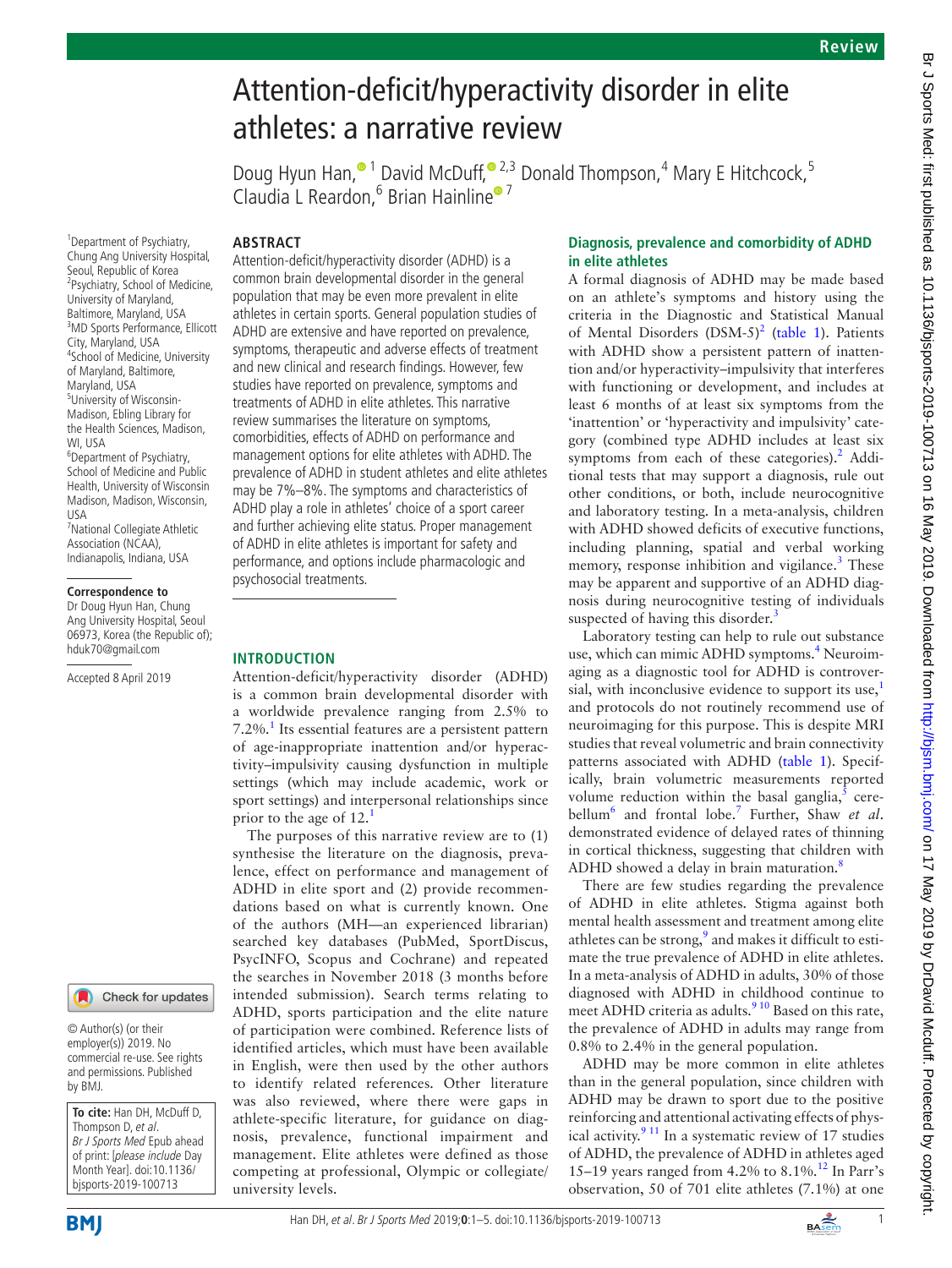<span id="page-1-0"></span>

| Table 1                                                                                                                                                                                                                                                                                                                                                                                                                                                                                                                                                                                                               | Clinical symptoms, neurocognitive testing findings and brain imaging findings in attention-deficit/hyperactivity disorder (ADHD)                                                                                                                                                                                                                                                                                                                                                                                                                        |  |
|-----------------------------------------------------------------------------------------------------------------------------------------------------------------------------------------------------------------------------------------------------------------------------------------------------------------------------------------------------------------------------------------------------------------------------------------------------------------------------------------------------------------------------------------------------------------------------------------------------------------------|---------------------------------------------------------------------------------------------------------------------------------------------------------------------------------------------------------------------------------------------------------------------------------------------------------------------------------------------------------------------------------------------------------------------------------------------------------------------------------------------------------------------------------------------------------|--|
| Clinical symptoms <sup>2</sup>                                                                                                                                                                                                                                                                                                                                                                                                                                                                                                                                                                                        |                                                                                                                                                                                                                                                                                                                                                                                                                                                                                                                                                         |  |
| Inattention (note: only five or more symptoms from this category required in<br>individuals aged $\geq$ 17 years)                                                                                                                                                                                                                                                                                                                                                                                                                                                                                                     | Hyperactivity and impulsivity                                                                                                                                                                                                                                                                                                                                                                                                                                                                                                                           |  |
| Often fails to give close attention to details or makes careless mistakes<br>Often has difficulty sustaining attention in tasks or play<br>Often does not listen when spoken to directly<br>Often cannot follow through on instruction and fails to finish schoolwork,<br>chores or workplace duties<br>Often has difficulty organising tasks and activities<br>Often has difficulty engaging in tasks that require sustained mental effort<br>Often loses things<br>Often easily distracted by extraneous stimuli (in older adolescents and adults,<br>by unrelated thoughts)<br>Often forgetful in daily activities | Often fidgets or taps hands or feet or squirms in seat<br>▶<br>Often leaves seat in situations when remaining seated is expected<br>▶<br>Often runs about or climbs in situations where it is inappropriate<br>▶<br>Often unable to play or engage in leisure activities quietly<br>▶<br>Often 'on the go', acting as if 'driven by a motor'<br>▶<br>Often talks excessively<br>Often blurts out an answer before a question has been completed<br>▶<br>Often has difficulty waiting for their turn<br>▶<br>Often interrupts or intrudes on others<br>▶ |  |
| Neurocognitive testing findings supportive of a diagnosis of ADHD <sup>18</sup>                                                                                                                                                                                                                                                                                                                                                                                                                                                                                                                                       |                                                                                                                                                                                                                                                                                                                                                                                                                                                                                                                                                         |  |
| Attention                                                                                                                                                                                                                                                                                                                                                                                                                                                                                                                                                                                                             | Errors of omissions and commissions                                                                                                                                                                                                                                                                                                                                                                                                                                                                                                                     |  |
| Memory                                                                                                                                                                                                                                                                                                                                                                                                                                                                                                                                                                                                                | Decreased function in verbal/visual memory                                                                                                                                                                                                                                                                                                                                                                                                                                                                                                              |  |
| Motor                                                                                                                                                                                                                                                                                                                                                                                                                                                                                                                                                                                                                 | Decreased function in visual motor and reaction time                                                                                                                                                                                                                                                                                                                                                                                                                                                                                                    |  |
| <b>Others</b>                                                                                                                                                                                                                                                                                                                                                                                                                                                                                                                                                                                                         | Decreased function in working memory, set shifting, response inhibition, intelligence,<br>achievement and planning/organisation                                                                                                                                                                                                                                                                                                                                                                                                                         |  |
| Brain imaging findings (research findings but not used for diagnostic purposes)                                                                                                                                                                                                                                                                                                                                                                                                                                                                                                                                       |                                                                                                                                                                                                                                                                                                                                                                                                                                                                                                                                                         |  |
| Anatomic MRI <sup>81</sup>                                                                                                                                                                                                                                                                                                                                                                                                                                                                                                                                                                                            | Decreased volume in basal ganglia, cerebellum, frontal, parietal and occipital lobe<br>▶<br>Delayed maturation of cortex (delayed rate of cortical thinning)                                                                                                                                                                                                                                                                                                                                                                                            |  |
| Functional MRI (fMRI)                                                                                                                                                                                                                                                                                                                                                                                                                                                                                                                                                                                                 | Decreased activity within frontobasal ganglia network, occipital, parietal and<br>temporal areas in response to motor response, interference inhibition and switching<br>task<br>Decreased activity within frontoparietal area in response to working memory task<br>Decreased synchrony between anterior and posterior parts of default mode network<br>(DMN) (resting-state fMRI)<br>Reduced anticorrelations between DMN and attention network                                                                                                       |  |

US university during the 2009–2010 academic year were taking stimulant medication for ADHD.<sup>13</sup> Major League Baseball (MLB) in the USA annually publishes the number of players who receive a Therapeutic Use Exemption (TUE)—a process that allows athletes to request permission to take a medication that is on the World Anti-Doping Agency (WADA) Prohibited List—for stimulants prescribed for ADHD. For the 2017–2018 off-season to the end of the 2018 season, 101 players (approximately 8.4%) were granted TUEs for ADHD.<sup>[14](#page-5-4)</sup>

Of the four major American professional sports leagues (ie, MLB, National Football League, National Basketball Association and National Hockey League), only MLB publishes an annual report on TUEs. However, the 8.4% prevalence noted in the MLB 2018 annual report potentially underestimates the prev-alence of ADHD in this population for at least two reasons.<sup>[15](#page-5-5)</sup> First, the clinical standards that are required to attain a TUE within the MLB policy are significantly higher than a community standard to establish a diagnosis. There are athletes who have been diagnosed and prescribed stimulants in the community who do not meet the standards of the MLB policy, and thus would be excluded from the total numbers. Second, there are athletes who have been diagnosed with ADHD, but have been treated with a non-stimulant medication or no medication, and thus would not be reported to the league's Independent Program Administrator for inclusion in the report.

Making a differential diagnosis and assessing comorbidities are important in diagnosing and managing ADHD whether in the general population or elite athletes. Conditions that might be comorbid or that might also explain ADHD-like symptoms include mood disorders (eg, major depressive and bipolar disorders), anxiety and related disorders, intellectual and learning disorders, oppositional defiant disorder, autism spectrum

disorder, substance use disorders and concussion. Shared features of these diagnoses are summarised in [table](#page-2-0) 2. In particular, concussion is frequently reported in athletes as a comorbidity with ADHD, with the core symptoms of poor concentration, possible deficits in memory, easy fatigue, mood fluctuation and anxiety frequently observed in both. $16-18$  Collegiate athletes with ADHD are more likely to report a past history of concussions than those without  $ADHD$ ,<sup>19</sup> and  $ADHD$  is associated with prolonged recovery following sport-related concussion in athletes.[20](#page-5-8) A final diagnostic consideration is that the common and normative sport-related hyperactivity seen in some athletes may be hard to distinguish from ADHD.<sup>[21](#page-5-9)</sup>

# **The negative effects of ADHD on performance and safety in elite athletes**

The symptoms of lack of focus and concentration, oppositional behaviour, argumentative attitude, frustration, lowered self-esteem and labile mood found in ADHD may impair athletic performance. $^{22}$  The neurocognitive symptoms of ADHD, including poor concentration and memory deficits, may cause academic difficulties that could threaten the academic eligibility of collegiate athletes. $^{22}$  Compared with implicit (procedural) learning and implicit memory, deficits in explicit learning and explicit memory have been reported in adults with ADHD.<sup>[23](#page-5-11)</sup> Similarly, implicit learning was reported to be spared in children with ADHD.<sup>24</sup> However, while Pedersen and Ohrmann<sup>25</sup> have reported that adults with ADHD showed unimpaired implicit learning performance, they also showed reduced efficiency of the inhibition of incorrect response in implicit sequence learning. These results might explain why some elite athletes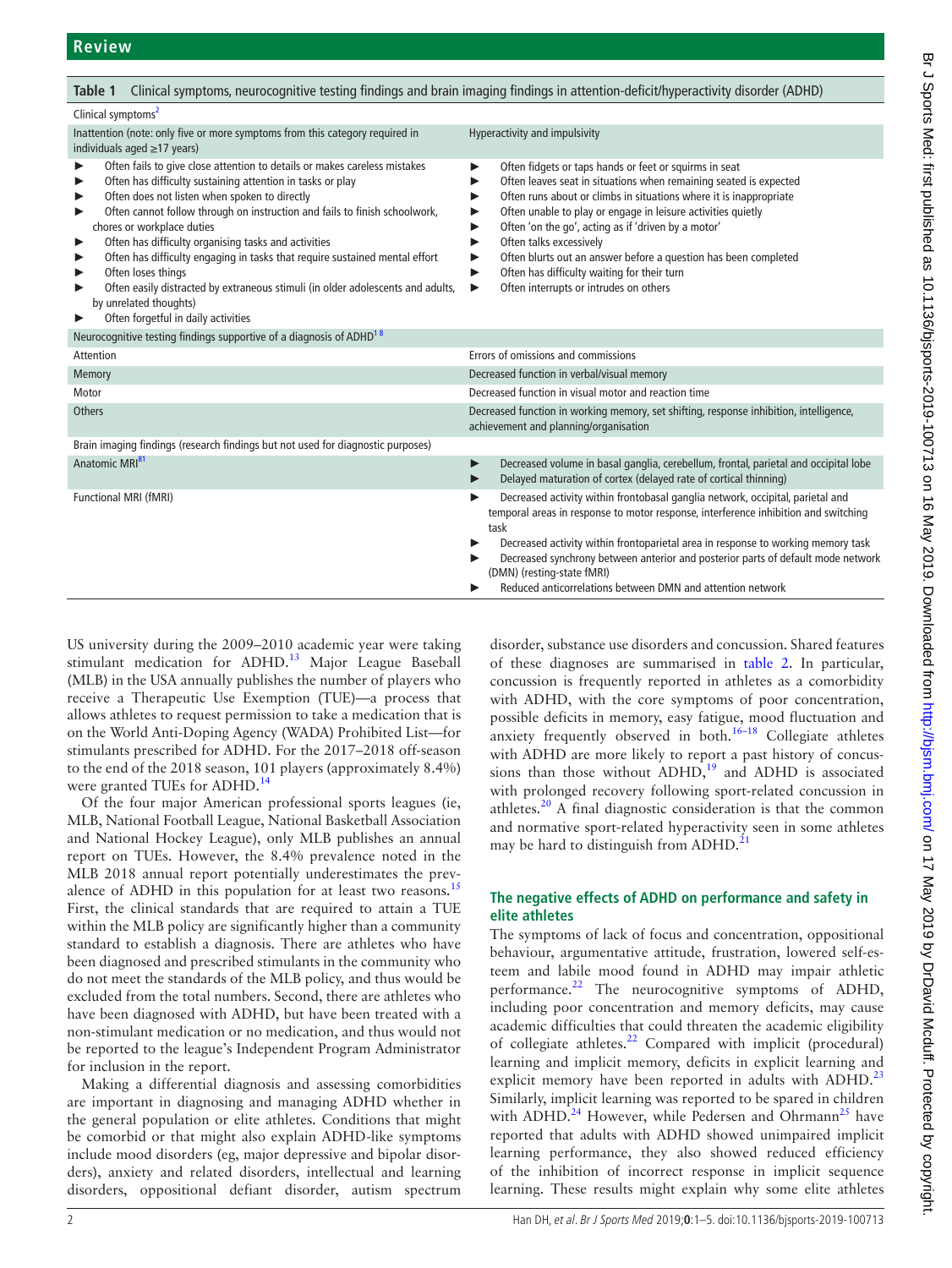<span id="page-2-0"></span>

| Differential diagnosis of attention-deficit/hyperactivity disorder (ADHD) <sup>2314</sup><br>Table 2 |                                                                                               |                                                                                                                                                                                          |
|------------------------------------------------------------------------------------------------------|-----------------------------------------------------------------------------------------------|------------------------------------------------------------------------------------------------------------------------------------------------------------------------------------------|
| <b>Disease</b>                                                                                       | <b>Shared features</b>                                                                        | <b>Differences</b>                                                                                                                                                                       |
| Oppositional defiant disorder<br>(ODD)                                                               | Resisting work or school tasks                                                                | Due to negativity, hostility and defiance (ODD)<br>Due to difficulty in sustaining mental effort, forgetting instruction and<br>impulsivity (ADHD)                                       |
| Intermittent explosive disorder (IED)                                                                | High level of impulsive behaviour                                                             | Serious aggression towards others; no attention problems (IED)<br>Less aggression; prominent attention problems (ADHD)                                                                   |
| Autism Spectrum Disorder (ASD)                                                                       | <b>Dysfunctional motor behaviours</b>                                                         | Fixed and repetitive stereotypic movements (ASD)<br>Fidgetiness and restlessness (ADHD)                                                                                                  |
| Specific learning disorder (LD)                                                                      | Learning problems                                                                             | Not impaired outside of academic work (LD)<br>Due to inattention due to frustration or lack of interest (ADHD)                                                                           |
| Intellectual disability (ID)                                                                         | Inappropriate and low intellectual ability in<br>academic setting                             | In all other life activities (ID)<br>Not evident during non-academic tasks (ADHD)                                                                                                        |
| ASD                                                                                                  | Inattention, social dysfunction and behavioural<br>outbursts                                  | Due to inability to tolerate a change from their expected course of events (ASD)<br>Due to impulsivity or poor self-control (ADHD)                                                       |
| Reactive attachment disorder (RAD)                                                                   | Social disinhibition                                                                          | Lack of enduring relationships; no full ADHD symptom cluster (RAD)<br>No lack of enduring relationships; full ADHD symptom cluster (ADHD)                                                |
| Anxiety disorders (Anx)                                                                              | Inattention                                                                                   | Due to worry and rumination (Anx)Due to attraction to external stimuli, including<br>new or enjoyable activities (ADHD)                                                                  |
| Depressive disorders<br>(Dep)                                                                        | Inability to concentrate                                                                      | Prominent only during depressive episode (Dep)<br>Always present (not episodic) (ADHD)                                                                                                   |
| Bipolar disorder (BD)                                                                                | Increased activity, poor concentration and<br>impulsivity                                     | Accompanied by elevated mood and grandiosity occurring in episodes that last a<br>minimum of several days; rare in preadolescence (BD)<br>Significant mood change within same day (ADHD) |
| Personality disorders (PD)                                                                           | Disorganisation, social intrusiveness, emotional<br>dysregulation and cognitive dysregulation | Other clinical feature of borderline, narcissistic and other personality disorders<br>(PD)<br>No fear of abandonment, self-injury or extreme ambivalence (ADHD)                          |
| Concussion (CC)                                                                                      | Poor concentration, memory deficits and mood<br>fluctuation                                   | Decline in neurocognitive testing after head injury compared with baseline (CC)<br>No change of neurocognitive function in tests (ADHD)                                                  |

make frequent and successive errors of the same type in complex sports situations.

In a study of Korean professional baseball rookies over three seasons from 2009 to 2011, elite players with a high draft ranking showed better working memory (complex attention memory) and increased brain activation in response to the Wisconsin Card Sorting Test, compared with players ranked in the lower 30% of all players drafted.<sup>[26](#page-5-14)</sup> These results suggest that elite players may employ flexible shifting via increased brain activation within the prefrontal cortex in response to complex situations, and that athletes with ADHD might be less able to use this flexible shifting.<sup>[26](#page-5-14)</sup>

Additionally, commonly described comorbid conditions such as depression, anxiety and substance use disorders in ADHD may impair sports performance. $^{22}$  Along with functional impairment, including that in social functioning, individuals with ADHD have a higher risk of developing mood (such as depression) and anxiety disorders.<sup>27</sup> <sup>28</sup> A literature review found that of ADHD, mood disorders and substance use disorders, co-occurrence of two of these disorders was commonly reported in adult athletes with ADHD.<sup>29</sup> The impulsivity in ADHD is thought to increase the risk of substance misuse or substance use disorders.<sup>29</sup> Overlapping symptoms between ADHD, mood, anxiety and substance use disorders may present barriers to effective diagnosis and treatment.[30 31](#page-5-17) Unstable emotions or emotional dysregulation can be one of the distinctive features of ADHD in adults, and may be misdiagnosed as a mood disorder.<sup>[30 31](#page-5-17)</sup> Most clinicians are more familiar with mood and anxiety disorders than ADHD, which can lead to misdiagnosis, underdiagnosis and undertreatment of ADHD in adult populations.<sup>32</sup> 33 Based on studies in the general population, ADHD symptoms such as impulsive and aggressive behaviours in elite athletes could be misunderstood as manifestations of substance use.<sup>34</sup> Conversely, high stress,

depressive mood and anxiety in elite athletes could manifest as a consequence of undiagnosed and untreated ADHD.<sup>[35](#page-5-20)</sup>

The negative consequences of ADHD may compromise health and safety of adults with ADHD. Adults with ADHD are reported to drive cars more recklessly and have a higher inci-dence of traffic citations and vehicle accidents.<sup>[36](#page-5-21)</sup> In Japan, adults with ADHD were reported to visit the emergency room 10 times more than non-ADHD adults, and were hospitalised three times more than non-ADHD adults.<sup>37</sup> Additionally, adults in Denmark with ADHD showed lower life expectancy and double the risk of death compared with non-ADHD adults.<sup>[38](#page-5-23)</sup> Thus, while the influence of ADHD on athletic performance warrants consideration, clinicians must keep in mind the substantial risks of this disorder for an individual's overall health and safety.[25](#page-5-13)

## **The positive effects of ADHD on performance in elite athletes**

Common symptoms of ADHD may enhance athletic performance. Some athletes with ADHD naturally excel in baseball and basketball, which involve quick movements and reactive decision-making, due to these athletes' inherent impulsivity.<sup>[13](#page-5-3)</sup> Many children with ADHD were reported to 'hyperfocus' (highly focus) on their own enjoyable activities without being distracted by regular life activities.<sup>39</sup> The 'hyperfocus' traits in elite athletes with ADHD may block out distractions during practice and competition. However, positive effects of ADHD in athletes have not been systemically studied. In personality studies, patients with ADHD are known to have higher scores in novelty seeking  $(NS).<sup>40</sup>$  In a 5-year cohort study of Korean professional baseball players, starting team members had a higher NS and reward dependence scores compared with non-starter members.[41](#page-5-26) The trait of NS was associated with impulsivity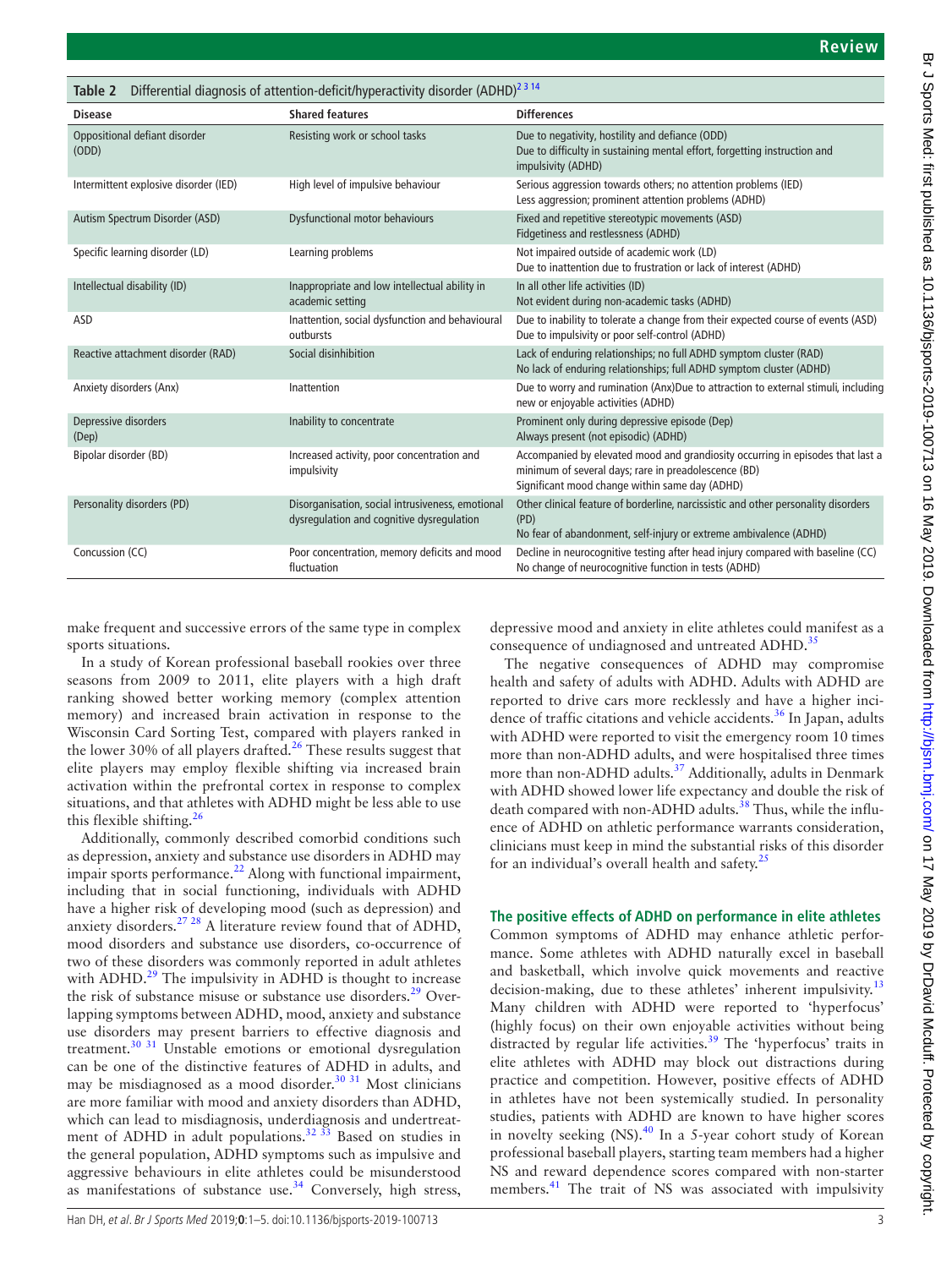and hyperactivity, $40\frac{42}{3}$  as well as exhilaration and excitement in response to novel stimuli or cues for potential rewards.<sup>[42](#page-5-27)</sup>

ADHD may play an important role in career choice for athletes with this disorder. For example, spared implicit memory and deficits in explicit memory have been reported in adults with ADHD.<sup>23 24</sup> Explicit learning and memory are associated with academic abilities.<sup>[43](#page-5-28)</sup> Consequently, children with ADHD may focus more on areas where they are successful, possibly including sports, since physical activity disproportionately requires implicit memory.

#### **The effects of sports and exercise on symptoms of ADHD**

Physical activity and sports may improve the symptoms of ADHD and symptoms often comorbid with ADHD, specifically inattention, depressive mood, anxiety and impaired cognition. Children with ADHD who participated in three or more sports activities were reported to have fewer anxiety and depressive symptoms, compared with those who participated in two or fewer sports activities.<sup>43</sup> Sports participation itself can be a physical outlet for intense emotions and stress, and therefore may help reduce ADHD symptoms.<sup>44</sup> Additionally, improved clinical symptoms of ADHD via physical activity and sports may relate to increased brain activity within the prefrontal cortex and increased brain functional connectivity from anterior to posterior brain regions.[45 46](#page-5-30) The combination of 6 weeks of aerobic exercise and methylphenidate treatment greatly increased brain activity within the prefrontal cortex in adolescents with ADHD, and improved attention and perseverative errors, compared with 6 weeks of education and methylphenidate treatment.<sup>45</sup> Similarly, 4 weeks of equine-assisted activity and training improved inattention, gait balance and brain connectivity from frontal lobe to cerebellum in children with ADHD.<sup>46</sup>

#### **ADHD management in elite athletes**

Considerations in ADHD management include (1) symptom reduction; (2) functioning improvement (eg, social, academic, interpersonal and athletic); (3) quality of life; (4) improvement of comorbid conditions and (5) safety and tolerability of medications.[47](#page-5-32) ADHD management can be generally divided into two domains: psychosocial interventions (which include psychotherapy) and medications. In general, the consensus among sports providers is that psychosocial interventions should be the foundation of management of ADHD, with medication management if necessary.<sup>948</sup>

#### **Psychological interventions**

Psychosocial interventions for ADHD must account for the age and educational level of the athlete. These interventions include behaviour therapy, cognitive behavioural therapy, individual education plans, parent teaching and training, caregiver support, mental skills training and education for athletes, families and coaches.[11](#page-5-33) Cognitive behavioural therapy in group settings include brief group therapy,<sup>49</sup> metacognitive therapy $\frac{50}{9}$  $\frac{50}{9}$  $\frac{50}{9}$ and cognitive behavioural group rehabilitation.<sup>51</sup> Dialectical behavioural group therapy consists of an interpersonal skills module, hyperactivity and disorganisation in the tolerating discomfort module, emotional instability and impulsivity in the regulation of emotions module and inattention in the mindful-ness module.<sup>[52](#page-5-37)</sup> There are several reasons why psychosocial treatments for ADHD are important: (1) patients with ADHD face problems beyond ADHD's core symptoms of inattention, hyperactivity and impulsivity; (2) patients with ADHD have daily life dysfunctions in various areas including academic achievement

and behaviour at school, and relationships with peers and family members and (3) these areas of dysfunction may predict poor long-term outcomes for children with ADHD. $52$  Psychosocial interventions provide an avenue to focus on such problems in addition to the core symptoms of ADHD. $53$ 

Psychosocial interventions may be as effective as medications in athletes with mild functional impairment  $.54$  $.54$  Some clinicians recommended managing athletes with ADHD via psychosocial interventions as an *alternative* to medication.<sup>9 21 55–57</sup> In a meta-analysis, psychosocial interventions were recommended as a high-value treatment for core clinical symptoms and global function in adults with ADHD.<sup>[11 48 53 56](#page-5-33)</sup>

Preliminary research demonstrates that neurofeedback or electroencephalogram biofeedback may have utility for the management of ADHD symptoms in those who experienced adverse effects from medications for ADHD treatment.<sup>[14](#page-5-4)</sup> The working mechanism of neurofeedback may relate to operant conditioning theory, $58$  which is a method of learning with rewards and punishments for regulating behaviours. In neurofeedback, self-regulation of brain activity may be derived from operant conditioning[.59](#page-5-41) However, the biological processes at the cellular level are not understood, $60$  and no research on this modality has been conducted with athletes.

#### **Medication management**

Medication management for ADHD is usually divided into stimulants and non-stimulants. Stimulants (methylphenidate and amphetamine compounds) are the primary pharmacologic treatments for ADHD in the general population and in elite athletes[.9 21 28 56 61](#page-5-1) While mechanisms are not fully understood, stimulants may work via activation of dopamine and noradren-ergic systems.<sup>[61](#page-5-43) 62</sup> This activation may lead to improved attention and concentration. However, these medications may also cause side effects including increased heart rate and blood pressure, abdominal pain, headache, anorexia, sleep impairment, weight loss, jitteriness and constipation. If not addressed clinically, these side effects can impair performance and/or threaten athlete safety.<sup>63</sup> <sup>64</sup>

Overall, child and adult athletes with ADHD treated with stimulants reported better outcomes in attention to task, balance and acceleration compared with non-stimulant-treated athletes with ADHD.<sup>[9 65](#page-5-1)</sup> However, adult athletes with ADHD taking stimulants have also reported different side effect profiles compared with those with ADHD in the general population, including lack of creativity, lack of spontaneity, palpitations, sweating and irrita-bility.<sup>[61](#page-5-43)</sup> Additionally, prescribers must be cautious in prescribing stimulant medications if the athlete is participating in endurance events in hot temperatures because of an increased risk of heat illness.<sup>[66](#page-5-46)</sup> Stimulants appear to interfere with thermoregulation, leading to higher core temperature when exercising in hot environments.<sup>67  $\overline{68}$ </sup> Prescribers must also be cautious if an athlete has risk factors for cardiovascular disease.<sup>95455</sup> Sudden cardiac death has been described in elite athletes taking stimulants, possibly as a result of lowered threshold for cardiac arrhythmias.<sup>[69](#page-6-1)</sup>

Sometimes, stimulants are misused by athletes because of the perception of performance enhancement.<sup>9 55 61 70 71</sup> For example, athletes who are taking stimulants may be able to exercise to higher core body temperatures without perceived thermal stress.<sup>[68](#page-5-48)</sup> Like ergogenic effects experienced with classic stimulants, the psychostimulant modafinil can mask symptoms of fatigue.<sup>72</sup> Athletes in leanness sports (eg, distance running, gymnastics, diving and figure skating) or in sports with weight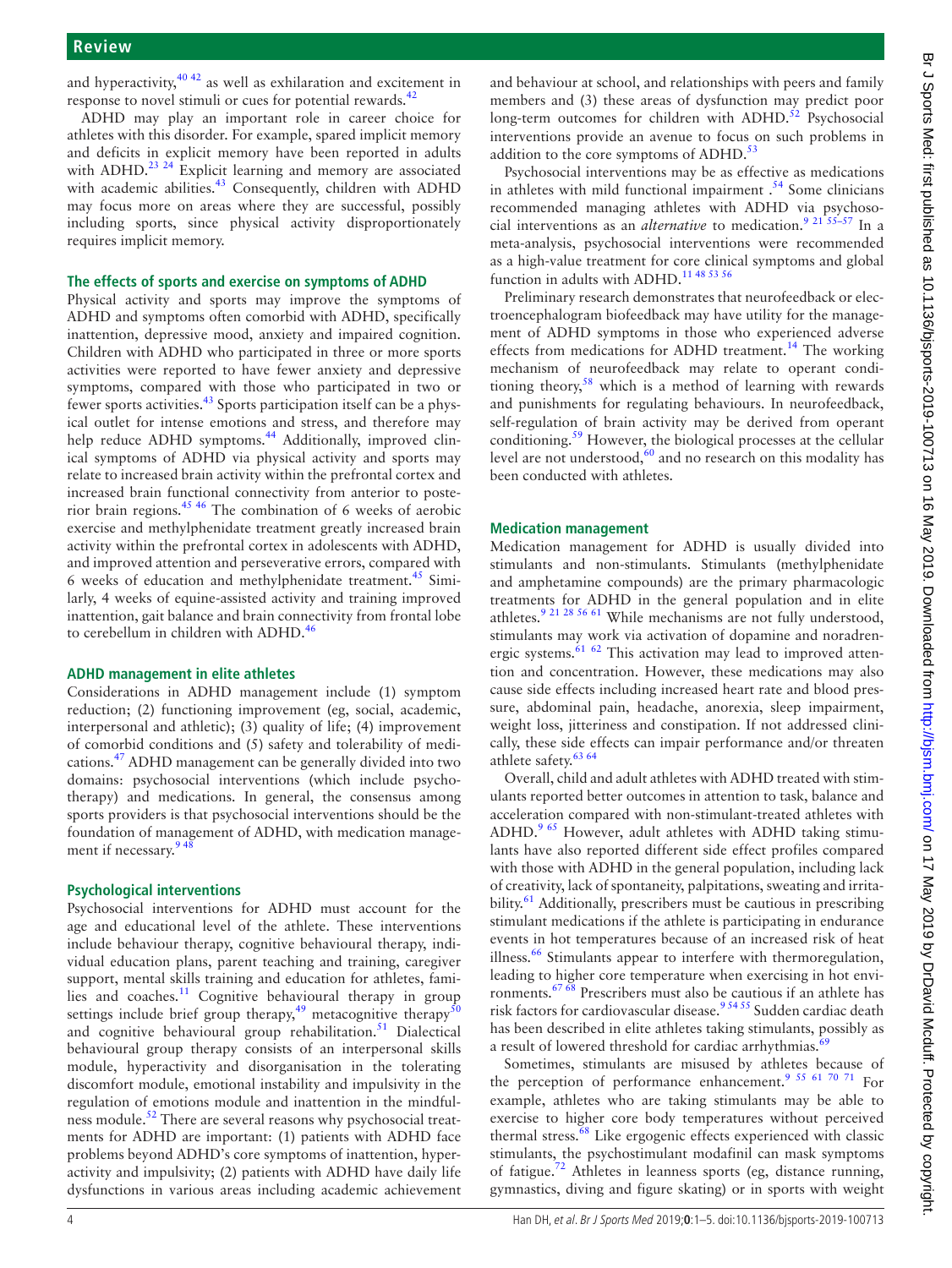classes (eg, wrestling and lightweight rowing) sometimes misuse stimulants for weight loss or for a performance advantage. $2161$ 

Stimulants are prohibited by WADA in competition.<sup>[73](#page-6-3)</sup> If stimulants are prescribed for elite athletes, a TUE must be applied for and approved.[73](#page-6-3) Long-acting formulations should be considered first as they are more convenient and less likely to be misused.<sup>54 5</sup> Specifically, long-acting formulations have a slower rise and fall of stimulant levels in the brain, $74$  which might explain their decreased drug misuse potential.<sup>74</sup> Short-acting formulations can be used during study periods, team meetings or film review and not during practices and competition if coaches/clinicians have concerns about safety and effects on performance.<sup>54 55 61</sup>

A key component of the medical management of the elite athlete with ADHD who is prescribed stimulants is a close collaboration between the psychiatrist (or other prescriber), athletic trainer and primary care sports physician. Nutritionists are another important collaborator in some situations. This team approach allows for safer use of the stimulant medications while being able to monitor blood pressure, hydration and nutritional needs during both training and competition.[54 55 67 68](#page-5-39) Education and counselling around the dangers of stimulant stacking and alcohol and drug misuse while taking stimulants are also key components of the medical management of the elite athlete with  $ADHD.<sup>7</sup>$ 

Another important consideration is for the involved providers to have or acquire knowledge of the sport in which the individual competes.[15](#page-5-5) Knowledge of the training and competition schedules and associated physical demands are important considerations when individualising a pharmacologic regimen.<sup>[15](#page-5-5)</sup> For example, many elite athletes may have very long days that may begin with family responsibilities in the morning hours prior to arriving at the practice or competition venue, with their sport-related work day then extending until late in the evening. Medical management of these athletes to optimise ADHD symptom control can require split dosing of a long-acting stimulant or one long-acting stimulant followed by a short-acting one with careful attention to not suppress appetite or exacerbate sleep difficulties.<sup>1575</sup>

If medications are clinically necessary for an elite athlete with ADHD, non-stimulant medications should be considered.<sup>[21 55 61](#page-5-9)</sup> Atomoxetine may be the most recommended medication for ADHD treatments among sports psychiatrists, due to the regulatory and safety drawbacks of stimulants.<sup>21</sup> However, atomoxetine also has side effects that limit its use, including gastrointestinal discomfort, weight loss, sedation, acute liver injury and increased suicidality. $6176$  In addition, it takes a significantly longer time (eg, 3–6 weeks) to get full benefit from atomoxetine compared with stimulants.<sup>[13 21](#page-5-3)</sup>

Bupropion, an antidepressant with some stimulant properties via dopamine and norepinephrine reuptake inhibition, is sometimes used off-label for  $ADHD$ ,  $977$  especially for individuals with comorbid depression. In addition, the alpha-2 agonists clonidine and guanfacine in extended-release formulations are approved in some countries for use in children under the age of 18 with ADHD.[78](#page-6-6) In a systematic review and meta-analysis of 12 studies of ADHD, alpha-2 agonist monotherapy improved overall ADHD symptoms of hyperactivity, impulsivity and inattention, as well as comorbid oppositional defiant disorder symptoms.<sup>7</sup> However, there are possible side effects, including sedation and cardiac side effects such as hypotension, bradycardia and QTc prolongation.[78 79](#page-6-6) Tricyclic antidepressants are also sometimes used as off-label medications for  $ADHD$ ,  $80$  but side effects including sedation, weight gain, cardiac arrhythmias and dry mouth may be absolute barriers for use in elite athletes.<sup>[22](#page-5-10)</sup>

# **Conclusion**

The symptoms and characteristics of ADHD may play a salient role in a person choosing a career in sport and competing at elite levels; the overall impact may be positive or negative. The management of ADHD in elite athletes may have important effects on safety and performance. Clinical collaboration with team physicians and athletic trainers are crucial to reduce safety concerns and to ensure the athlete does not violate antidoping rules. The focus of management should be on long-term outcomes for elite athletes in sport and life.

## **What is already known**

- ► The prevalence of attention-deficit/hyperactivity disorder (ADHD) in elite athletes may be as high or higher than in the general population.
- ADHD may limit sport performance of elite athletes.
- ► If stimulants are prescribed for elite athletes, prescribers must be aware of the safety and tolerability issues and anti-doping rules relevant to this population.

## **What are the new findings**

- ► The positive and negative aspects of ADHD may play a role in choosing a career in sports.
- ► Sports activity may reduce ADHD symptom frequency and severity in elite athletes.
- ► Psychosocial interventions may be as effective as medications to manage ADHD. These are recommended, with or without medications, for elite athletes with this disorder.

**Acknowledgements** The authors thank the other participants in the 2018 International Olympic Committee Consensus Meeting on Mental Health in Elite Athletes, including Cindy Miller Aron, David Baron, Antonia Baum, Abhinav Bindra, Richard Budgett, Niccolo Campriani, Joao Mauricio Castaldelli-Maia, Alan Currie, Jeff Derevensky, Lars Engebretsen, Ira Glick, Paul Filip Gorczynski, Vincent Gouttebarge, Michael Grandner, Margo Mountjoy, Aslihan Polat, Rosemary Purcell, Margot Putukian, Simon M. Rice, Allen Sills, Torbjorn Soligard, Todd Stull, Leslie Swartz and Li Jing Zhu, for their input on the development and interpretation of this research.

**Contributors** Authors and DHH, CLR and BH designed the current study and wrote the article. Authors DM and DT wrote the article and revised it. MEH searched for data and revised the manuscript.

**Funding** The authors have not declared a specific grant for this research from any funding agency in the public, commercial or not-for-profit sectors.

**Competing interests** None declared.

**Patient consent for publication** Not required.

**Provenance and peer review** Not commissioned; externally peer reviewed.

#### **References**

- <span id="page-4-0"></span>1. Thomas R, Sanders S, Doust J, et al. Prevalence of attention-deficit/hyperactivity disorder: a systematic review and meta-analysis. [Pediatrics](http://dx.doi.org/10.1542/peds.2014-3482) 2015;135:e994-1001.
- <span id="page-4-1"></span>2. American Psychiatry Association. Diagnostic Statistical Mannual of Mental Disorders fifth ediion. Arlington, VA: American Psychiatric Assoiation, 2013.
- <span id="page-4-2"></span>3. Willcutt EG, Doyle AE, Nigg JT, et al. Validity of the executive function theory of attention-deficit/hyperactivity disorder: a meta-analytic review. [Biological Psychiatry](http://dx.doi.org/10.1016/j.biopsych.2005.02.006) 2005;57:1336–46.
- <span id="page-4-3"></span>4. Moulahoum H, Zihnioglu F, Timur S, et al. Novel technologies in detection, treatment and prevention of substance use disorders. [Journal of Food and Drug Analysis](http://dx.doi.org/10.1016/j.jfda.2018.09.003) 2019;27:22–31.
- <span id="page-4-4"></span>5. Aylward EH, Reiss AL, Reader MJ, et al. Basal ganglia volumes in children with attention-deficit hyperactivity disorder. [J Child Neurol](http://dx.doi.org/10.1177/088307389601100210) 1996;11:112-5.
- <span id="page-4-5"></span>6. Wyciszkiewicz A, Pawlak MA, Krawiec K. Cerebellar volume in children with attention-deficit hyperactivity disorder (ADHD). [J Child Neurol](http://dx.doi.org/10.1177/0883073816678550) 2017;32:215-21.
- <span id="page-4-6"></span>7. Mahone EM, Crocetti D, Ranta ME, et al. A preliminary neuroimaging study of preschool children with ADHD. [The Clinical Neuropsychologist](http://dx.doi.org/10.1080/13854046.2011.580784) 2011;25:1009-28.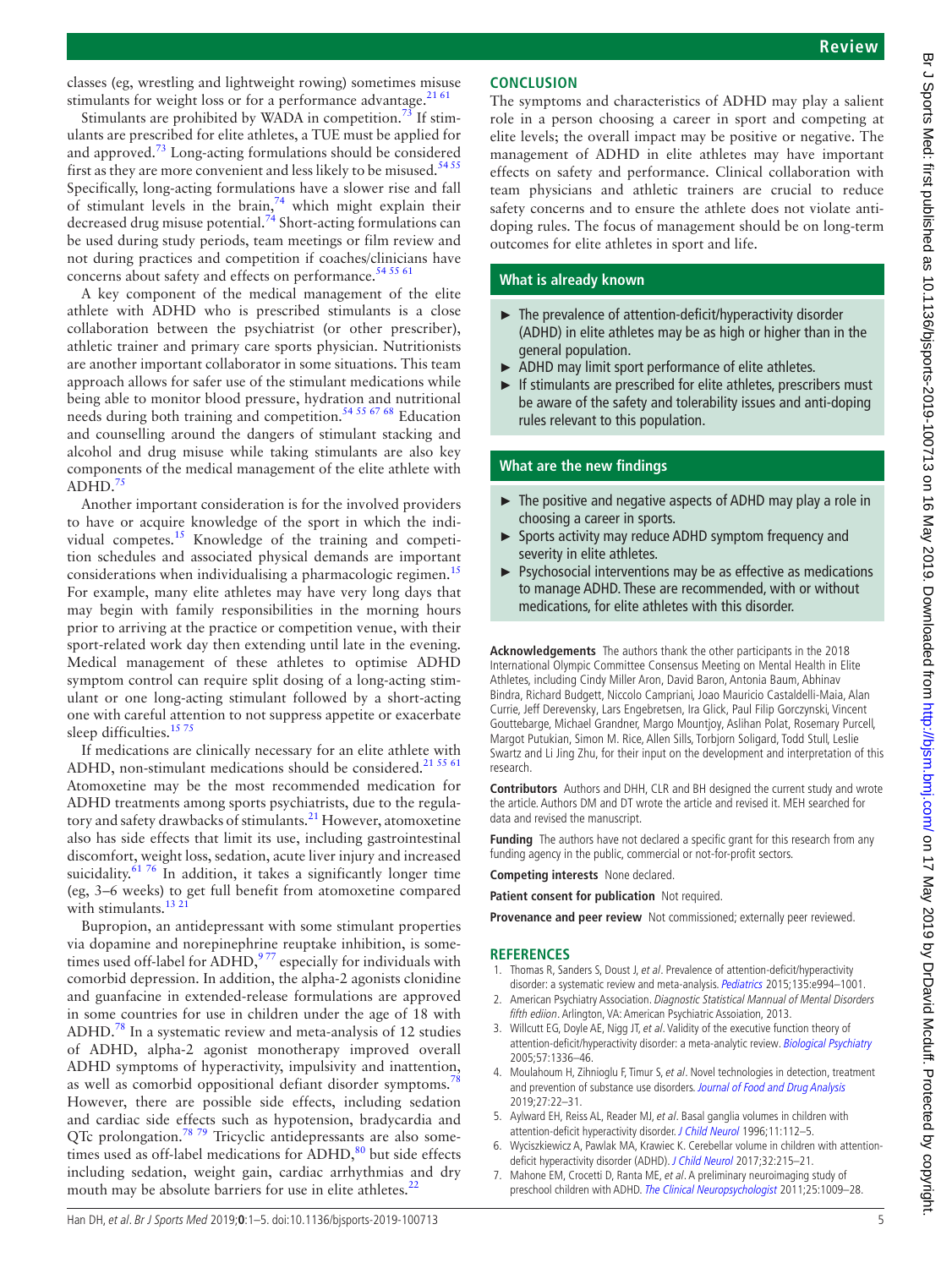# **Review**

- <span id="page-5-0"></span>8. Shaw P, Eckstrand K, Sharp W, et al. Attention-deficit/hyperactivity disorder is characterized by a delay in cortical maturation. Proceedings of the National Academy [of Sciences](http://dx.doi.org/10.1073/pnas.0707741104) 2007;104:19649–54.
- <span id="page-5-1"></span>9. Putukian M, Kreher JB, Coppel DB, et al. Attention deficit hyperactivity disorder and the athlete: an American medical Society for sports medicine position statement. [Clinical Journal of Sport Medicine](http://dx.doi.org/10.1097/JSM.0b013e3182262eb1) 2011;21:392–400.
- 10. Simon V, Czobor P, Bálint S, et al. Prevalence and correlates of adult attention-deficit hyperactivity disorder: meta-analysis. [Br J Psychiatry](http://dx.doi.org/10.1192/bjp.bp.107.048827) 2009;194:204-11.
- <span id="page-5-33"></span>11. Wolraich M, Brown L, Brown RT, et al. ADHD: clinical practice guideline for the diagnosis, evaluation, and treatment of attention-deficit/hyperactivity disorder in children and adolescents. Pediatrics 2011;128:1007–22.
- <span id="page-5-2"></span>12. Poysophon P, Rao AL. Neurocognitive deficits associated with ADHD in athletes: a systematic review. [Sports Health](http://dx.doi.org/10.1177/1941738117751387) 2018;10:317–26.
- <span id="page-5-3"></span>13. Parr JW. Attention-deficit hyperactivity disorder and the athlete: new advances and understanding. [Clin Sports Med](http://dx.doi.org/10.1016/j.csm.2011.03.007) 2011;30:591–610.
- <span id="page-5-4"></span>14. Martin T. Public Report of Major League Baseball's Joint Drug Prevention and Treatment Program, 2018. Available: [http://www.mlb.com/documents/3/8/2/](http://www.mlb.com/documents/3/8/2/301315382/IPA_2018_Public_Report_113018.pdf) [301315382/IPA\\_2018\\_Public\\_Report\\_113018.pdf](http://www.mlb.com/documents/3/8/2/301315382/IPA_2018_Public_Report_113018.pdf) [Accessed 31 Jan 2019].
- <span id="page-5-5"></span>15. McDuff DR, Garvin M. Working with sports organizations and teams. International [Review of Psychiatry](http://dx.doi.org/10.1080/09540261.2016.1212820) 2016;28:595–605.
- <span id="page-5-6"></span>16. Harmon KG, Drezner JA, Gammons M, et al. American medical Society for sports medicine position statement: concussion in sport. [Br J Sports Med](http://dx.doi.org/10.1136/bjsports-2012-091941) 2013;47:15-26.
- 17. Nelson LD, Guskiewicz KM, Marshall SW, et al. Multiple self-reported concussions are more prevalent in athletes with ADHD and learning disability. [Clinical Journal of Sport](http://dx.doi.org/10.1097/JSM.0000000000000207)  [Medicine](http://dx.doi.org/10.1097/JSM.0000000000000207) 2016;26:120–7.
- 18. Williams WH, Potter S, Ryland H. Mild traumatic brain injury and Postconcussion syndrome: a neuropsychological perspective. Journal of Neurology, Neurosurgery & [Psychiatry](http://dx.doi.org/10.1136/jnnp.2008.171298) 2010;81:1116–22.
- <span id="page-5-7"></span>19. McCrory P, Meeuwisse W, Johnston K, et al. Consensus statement on concussion in sport 3rd international Conference on concussion in sport held in Zurich, November 2008. [Clinical Journal of Sport Medicine](http://dx.doi.org/10.1097/JSM.0b013e3181a501db) 2009;19:185–200.
- <span id="page-5-8"></span>20. Esfandiari A, Broshek DK, Freeman JR. Psychiatric and neuropsychological issues in sports medicine. [Clin Sports Med](http://dx.doi.org/10.1016/j.csm.2011.03.002) 2011;30:611-27.
- <span id="page-5-9"></span>21. Reardon CL, Factor RM. Considerations in the use of stimulants in sport. [Sports Med](http://dx.doi.org/10.1007/s40279-015-0456-y) 2016;46:611–7.
- <span id="page-5-10"></span>22. White RD, Harris GD, Gibson ME. Attention deficit hyperactivity disorder and athletes. [Sports Health](http://dx.doi.org/10.1177/1941738113484679) 2014;6:149–56.
- <span id="page-5-11"></span>23. Pollak Y, Kahana-Vax G, Hoofien D. Retrieval processes in adults with ADHD: a RAVLT study. [Developmental Neuropsychology](http://dx.doi.org/10.1080/87565640701729789) 2007;33:62–73.
- <span id="page-5-12"></span>24. Takács Ádám, Shilon Y, Janacsek K, et al. Procedural learning in Tourette syndrome, ADHD, and comorbid Tourette-ADHD: evidence from a probabilistic sequence learning task. Brain and Cognition 2017;117:33–40.
- <span id="page-5-13"></span>25. Pedersen A, Ohrmann P. Impaired behavioral inhibition in implicit sequence learning in adult ADHD. [J Atten Disord](http://dx.doi.org/10.1177/1087054712464392) 2018;22:250-60.
- <span id="page-5-14"></span>26. Han D, Kim B, Cheong J, et al. Anxiety and attention shifting in professional baseball players. [Int J Sports Med](http://dx.doi.org/10.1055/s-0033-1363235) 2014;35:708–13.
- <span id="page-5-15"></span>27. Ginsberg Y, Hirvikoski T, Lindefors N. Attention deficit hyperactivity disorder (ADHD) among longer-term prison inmates is a prevalent, persistent and disabling disorder. [BMC Psychiatry](http://dx.doi.org/10.1186/1471-244X-10-112) 2010;10.
- 28. Spencer T, Biederman J, Wilens T, et al. A large, double-blind, randomized clinical trial of methylphenidate in the treatment of adults with attention-deficit/hyperactivity disorder. [Biological Psychiatry](http://dx.doi.org/10.1016/j.biopsych.2004.11.043) 2005;57:456–63.
- <span id="page-5-16"></span>29. Regnart J, Truter I, Meyer A. Critical exploration of co-occurring attention-deficit/ hyperactivity disorder, mood disorder and substance use disorder. Expert Review of [Pharmacoeconomics & Outcomes Research](http://dx.doi.org/10.1080/14737167.2017.1351878) 2017;17:275–82.
- <span id="page-5-17"></span>30. Barkley RA, Brown TE. Unrecognized attention-deficit/hyperactivity disorder in adults presenting with other psychiatric disorders. [CNS Spectr](http://dx.doi.org/10.1017/S1092852900014036) 2008;13:977-84.
- 31. Rösler M, Retz W, Fischer R, et al. Twenty-four-week treatment with extended release methylphenidate improves emotional symptoms in adult ADHD. [The World Journal of](http://dx.doi.org/10.3109/15622971003624197)  [Biological Psychiatry](http://dx.doi.org/10.3109/15622971003624197) 2010;11:709–18.
- <span id="page-5-18"></span>32. McIntosh D, Kutcher S, Binder C, et al. Adult ADHD and comorbid depression: a consensus-derived diagnostic algorithm for ADHD. Neuropsychiatr Dis Treat 2009;5:137–50.
- 33. Caye A, Rocha TB, Anselmi L, et al. Attention-deficit/hyperactivity disorder trajectories from childhood to young adulthood: evidence from a birth cohort supporting a lateonset syndrome. JAMA psychiatry 2016;73:705–12.
- <span id="page-5-19"></span>34. Agnew-Blais JC, Polanczyk GV, Danese A, et al. Evaluation of the persistence, remission, and emergence of attention-deficit/hyperactivity disorder in young adulthood. [JAMA Psychiatry](http://dx.doi.org/10.1001/jamapsychiatry.2016.0465) 2016;73:713-20.
- <span id="page-5-20"></span>35. Alexander SJ, Harrison AG. Cognitive responses to stress, depression, and anxiety and their relationship to ADHD symptoms in first year psychology students. [J Atten Disord](http://dx.doi.org/10.1177/1087054711413071) 2013;17:29–37.
- <span id="page-5-21"></span>36. Barkley RA, Murphy KR, Dupaul GI, et al. Driving in young adults with attention deficit hyperactivity disorder: knowledge, performance, adverse outcomes, and the role of executive functioning. [J Int Neuropsychol Soc](http://dx.doi.org/10.1017/S1355617702801345) 2002;8:655-72.
- <span id="page-5-22"></span>37. Kirino E, Imagawa H, Goto T, et al. Sociodemographics, comorbidities, healthcare utilization and work productivity in Japanese patients with adult ADHD. [Plos One](http://dx.doi.org/10.1371/journal.pone.0132233) 2015;10:e0132233.
- <span id="page-5-23"></span>38. Dalsgaard S, Østergaard SD, Leckman JF, et al. Mortality in children, adolescents, and adults with attention deficit hyperactivity disorder: a nationwide cohort study. The [Lancet](http://dx.doi.org/10.1016/S0140-6736(14)61684-6) 2015:385:2190-6
- <span id="page-5-24"></span>39. Hupfeld KE, Abagis TR, Shah P. Living "in the zone": hyperfocus in adult ADHD. [ADHD](http://dx.doi.org/10.1007/s12402-018-0272-y)  [Atten Def Hyp Disord](http://dx.doi.org/10.1007/s12402-018-0272-y). In Press 2018;23.
- <span id="page-5-25"></span>40. Perroud N, Hasler R, Golay N, et al. Personality profiles in adults with attention deficit hyperactivity disorder (ADHD). [BMC Psychiatry](http://dx.doi.org/10.1186/s12888-016-0906-6) 2016;16.
- <span id="page-5-26"></span>41. Kang KD, Han DH, Hannon JC, et al. Temperamental predictive factors for success in Korean professional baseball players. [Psychiatry Investig](http://dx.doi.org/10.4306/pi.2015.12.4.459) 2015;12:459-65.
- <span id="page-5-27"></span>42. Cloninger CR. A systematic method for clinical description and classification of personality variants. [Arch Gen Psychiatry](http://dx.doi.org/10.1001/archpsyc.1987.01800180093014) 1987;44:573–88.
- <span id="page-5-28"></span>43. Kiluk BD, Weden S, Culotta VP. Sport participation and anxiety in children with ADHD. J Atten Disord 2009;12(6):499-506. 43. Vierkant T. Self-knowledge and knowing other minds: the implicit/explicit distinction as a tool in understanding theory of mind. Br J Dev Psychol 2012;30:141–55.
- <span id="page-5-29"></span>44. McKune AJ, Pautz J, Lomjbard J. Behavioural response to exercise in children with attention-deficit/hyperactivity disorder. [S. Afr. j. sports med.](http://dx.doi.org/10.17159/2078-516X/2003/v15i3a223) 2003;15:17-21.
- <span id="page-5-30"></span>45. CHOI JAEWON, Han DH, KANG KDOO, et al. Aerobic exercise and attention deficit hyperactivity disorder. [Medicine & Science in Sports & Exercise](http://dx.doi.org/10.1249/MSS.0000000000000373) 2015;47:33-9.
- <span id="page-5-31"></span>46. Hyun GJ, Jung T-W, Park JH, et al. Changes in gait balance and brain connectivity in response to Equine-Assisted activity and training in children with attention deficit hyperactivity disorder. [The Journal of Alternative and Complementary Medicine](http://dx.doi.org/10.1089/acm.2015.0299) 2016;22:286–93.
- <span id="page-5-32"></span>47. Katzman MA, Bilkey TS, Chokka PR, et al. Adult ADHD and comorbid disorders: clinical implications of a dimensional approach. [BMC Psychiatry](http://dx.doi.org/10.1186/s12888-017-1463-3) 2017;17.
- 48. Seixas M, Weiss M, Müller U. Systematic review of national and international guidelines on attention-deficit hyperactivity disorder. [J Psychopharmacol](http://dx.doi.org/10.1177/0269881111412095) 2012;26:753–65.
- <span id="page-5-34"></span>49. Wiggins D, Singh K, Getz HG, et al. Effects of brief group intervention for adults with attention defi cit/hyperactivity disorder. J Ment Health Couns 1999;21:82–93.
- <span id="page-5-35"></span>50. Solanto MV, Marks DJ, Mitchell KJ, et al. Development of a new psychosocial treatment for adult ADHD. [Journal of Attention Disorders](http://dx.doi.org/10.1177/1087054707305100) 2008;11:728–36.
- <span id="page-5-36"></span>51. Virta M, Vedenpaa A, Gronroos N, et al. Adults with ADHD benefit from cognitivebehaviorally oriented group rehabilitation: a study of 29 participants. J Atten Disord 2008;12:218–26.
- <span id="page-5-37"></span>52. Hesslinger B, Tebartz van Elst L, Nyberg E, et al. Psychotherapy of attention deficit hyperactivity disorder in adults-a pilot study using a structured skills training program. Eur Arch Psychiatry Clin Neurosci 2002;252:177–84.
- <span id="page-5-38"></span>53. López-Pinar C, Martínez-Sanchís S, Carbonell-Vayá E, et al. Long-term efficacy of psychosocial treatments for adults with attention-deficit/hyperactivity disorder: a meta-analytic review. [Front. Psychol.](http://dx.doi.org/10.3389/fpsyg.2018.00638) 2018;9.
- <span id="page-5-39"></span>54. Reardon CL, Creado S. Psychiatric medication preferences of sports psychiatrists. The [Physician and Sportsmedicine](http://dx.doi.org/10.1080/00913847.2016.1216719) 2016;44:397–402.
- 55. Perrin AE, Jotwani VM. Addressing the unique issues of student athletes with ADHD. J Fam Pract 2014;63:E1–9.
- 56. Stewman CG, Liebman C, Fink L, et al. Attention deficit hyperactivity disorder: unique considerations in athletes. [Sports Health](http://dx.doi.org/10.1177/1941738117742906) 2018;10:40-6.
- 57. Pelham WE, Burrows-Maclean L, Gnagy EM, et al. Transdermal methylphenidate, behavioral, and combined treatment for children with ADHD. Exp Clin [Psychopharmacol](http://dx.doi.org/10.1037/1064-1297.13.2.111) 2005;13:111–26.
- <span id="page-5-40"></span>58. Heinrich H, Gevensleben H, Strehl U. Annotation: Neurofeedback ? train your brain to train behaviour. [J Child Psychol & Psychiat](http://dx.doi.org/10.1111/j.1469-7610.2006.01665.x) 2007;48:3-16.
- <span id="page-5-41"></span>59. Strehl U. What learning theories can teach us in designing neurofeedback treatments. [Front. Hum. Neurosci.](http://dx.doi.org/10.3389/fnhum.2014.00894) 2014;8.
- <span id="page-5-42"></span>60. Razoki B. Neurofeedback versus psychostimulants in the treatment of children and adolescents with attention-deficit/hyperactivity disorder: a systematic review. [Neuropsychiatr Dis Treat](http://dx.doi.org/10.2147/NDT.S178839) 2018;14:2905-13.
- <span id="page-5-43"></span>61. Conant-Norville DO, Tofler IR. Attention deficit/hyperactivity disorder and psychopharmacologic treatments in the athlete. [Clin Sports Med](http://dx.doi.org/10.1016/j.csm.2005.05.007) 2005;24:829-43.
- <span id="page-5-44"></span>62. Del Campo N, Chamberlain SR, Sahakian BJ, et al. The roles of dopamine and noradrenaline in the pathophysiology and treatment of attention-deficit/hyperactivity disorder. Biol Psychiatry 2011;69:e145–57.
- <span id="page-5-45"></span>63. Hamilton RM, Rosenthal E, Hulpke-Wette M, et al. Cardiovascular considerations of attention deficit hyperactivity disorder medications: a report of the European Network on hyperactivity disorders work group, European attention deficit hyperactivity disorder guidelines group on attention deficit hyperactivity disorder drug safety meeting. [Cardiol Young](http://dx.doi.org/10.1017/S1047951111000928) 2012;22:63–70.
- 64. Bezchlibnyk-Butler KZ, Jeffries JJ, Procyshyn RM. Clinical Handbook of Psychotropic Drugs: Hogrefe Publishing, 2012.
- 65. Pelham WE, McBurnett K, Harper GW, et al. Methylphenidate and baseball playing in ADHD children: who's on first? [Journal of Consulting and Clinical Psychology](http://dx.doi.org/10.1037/0022-006X.58.1.130) 1990;58:130–3.
- <span id="page-5-46"></span>66. Howe AS, Boden BP. Heat-related illness in athletes. [Am J Sports Med](http://dx.doi.org/10.1177/0363546507305013) 2007;35:1384–95.
- <span id="page-5-47"></span>67. May DE, Kratochvil CJ. Attention-deficit hyperactivity disorder: recent advances in paediatric pharmacotherapy. Drugs 2010;70:15–40.
- <span id="page-5-48"></span>68. Roelands B, Hasegawa H, Watson P, et al. The effects of acute dopamine reuptake inhibition on performance. [Medicine & Science in Sports & Exercise](http://dx.doi.org/10.1249/MSS.0b013e3181659c4d) 2008;40:879-85.